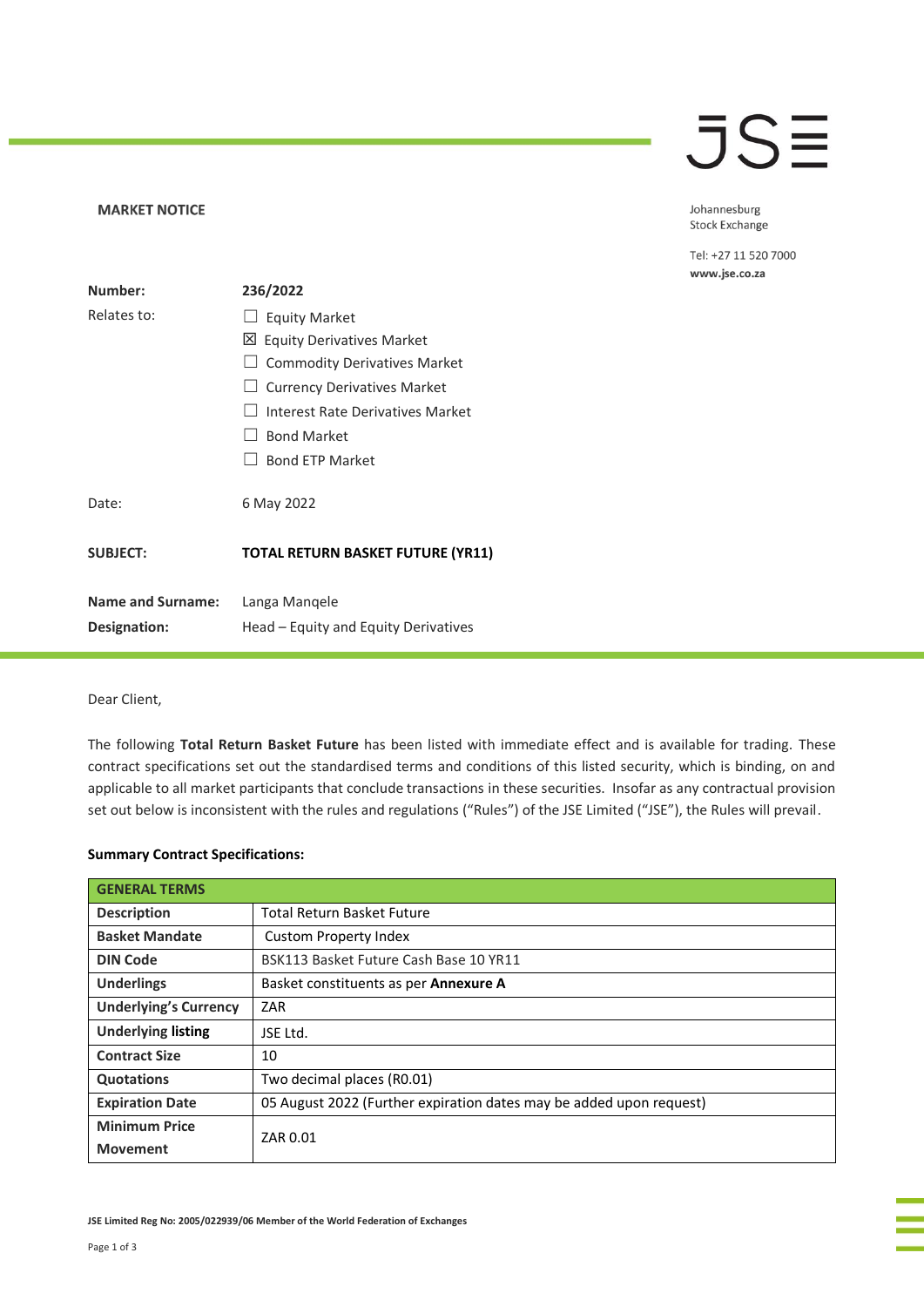# **JSE**

| <b>Basket Divisor</b>                                                                   | As per Annexure A. (The Divisor determines the Basket's initial level)                                    |  |  |  |  |  |  |
|-----------------------------------------------------------------------------------------|-----------------------------------------------------------------------------------------------------------|--|--|--|--|--|--|
| <b>Settlement Type</b>                                                                  | Cash                                                                                                      |  |  |  |  |  |  |
| <b>Maintenance</b>                                                                      |                                                                                                           |  |  |  |  |  |  |
| <b>Frequency of</b>                                                                     | $N/A \Box$ Monthly $\square$<br>Quarterly $\square$<br>Semi-Annually □<br>Annually <b>図</b>               |  |  |  |  |  |  |
| <b>Rebalancing</b>                                                                      |                                                                                                           |  |  |  |  |  |  |
|                                                                                         | The price of the Basket will be calculated as follows:                                                    |  |  |  |  |  |  |
| <b>Basket Spot Price</b>                                                                |                                                                                                           |  |  |  |  |  |  |
| (Capital Index)                                                                         | $\frac{(Price \ x System Factor \ x SPI)}{Division} = \frac{Basket \ Market \ Cap}{Divisor}$              |  |  |  |  |  |  |
|                                                                                         |                                                                                                           |  |  |  |  |  |  |
|                                                                                         | Basket Spot (t)<br>TRI Spot <sub>(t-1)</sub> = TRI Spot <sub>(t-1)</sub> x<br>Basket Spot(t-1) - $XDA(t)$ |  |  |  |  |  |  |
| <b>Total Return Index</b>                                                               |                                                                                                           |  |  |  |  |  |  |
| Value (TRI Spot)                                                                        | Where: XDAt = Weighted Dividend Points                                                                    |  |  |  |  |  |  |
|                                                                                         |                                                                                                           |  |  |  |  |  |  |
| <b>Constituents Initial</b>                                                             | As per Annexure A                                                                                         |  |  |  |  |  |  |
| <b>Reference Level</b>                                                                  |                                                                                                           |  |  |  |  |  |  |
| <b>Basket Spot Price</b>                                                                | Underlying                                                                                                |  |  |  |  |  |  |
| Reference                                                                               |                                                                                                           |  |  |  |  |  |  |
| <b>Underlying</b>                                                                       | = (Price x System Factor x SPI)                                                                           |  |  |  |  |  |  |
| <b>Constituent MCAP</b>                                                                 |                                                                                                           |  |  |  |  |  |  |
| within Basket                                                                           |                                                                                                           |  |  |  |  |  |  |
| <b>EXPIRATION AND VALUATION PROCEDURE</b>                                               |                                                                                                           |  |  |  |  |  |  |
| <b>Expiration Date</b>                                                                  | 05 August 2022                                                                                            |  |  |  |  |  |  |
| <b>Valuation Time</b>                                                                   | End of Auction Call session that corresponds to the Standard Futures Close-Out period is                  |  |  |  |  |  |  |
|                                                                                         | 12:00hrs (SAST), Scheduled Closing Time of the JSE, which on normal JSE trading days is                   |  |  |  |  |  |  |
|                                                                                         | 17:00hrs (SAST).                                                                                          |  |  |  |  |  |  |
| <b>Automatic Exercise</b>                                                               | Applicable                                                                                                |  |  |  |  |  |  |
| <b>Cost Implications</b>                                                                |                                                                                                           |  |  |  |  |  |  |
| <b>JSE Trading Fees</b>                                                                 | See Equity Derivative Booking Fee Schedule: JSE Fees 2022                                                 |  |  |  |  |  |  |
| <b>Foreign Designation</b>                                                              | Yes $\Box$<br>/ No ⊠                                                                                      |  |  |  |  |  |  |
| The above instrument has been designated as "Foreign" by the South African Reserve Bank |                                                                                                           |  |  |  |  |  |  |

### **Further Contract Specifications (including Procedures, Requirements and Conditions of Rebalancing)**

- 1. To qualify for listing and for continued listing of these securities, the basket exposure must, at all times, maintain the indicated basket mandate which will align with the JSE listed indices, or if not available, with any other publicly available index mandate.
- 2. Any market participant that has open positions in these securities may request a rebalancing of the indicated basket subject to the JSE's rules and in accordance with the provisions of these contract specifications.